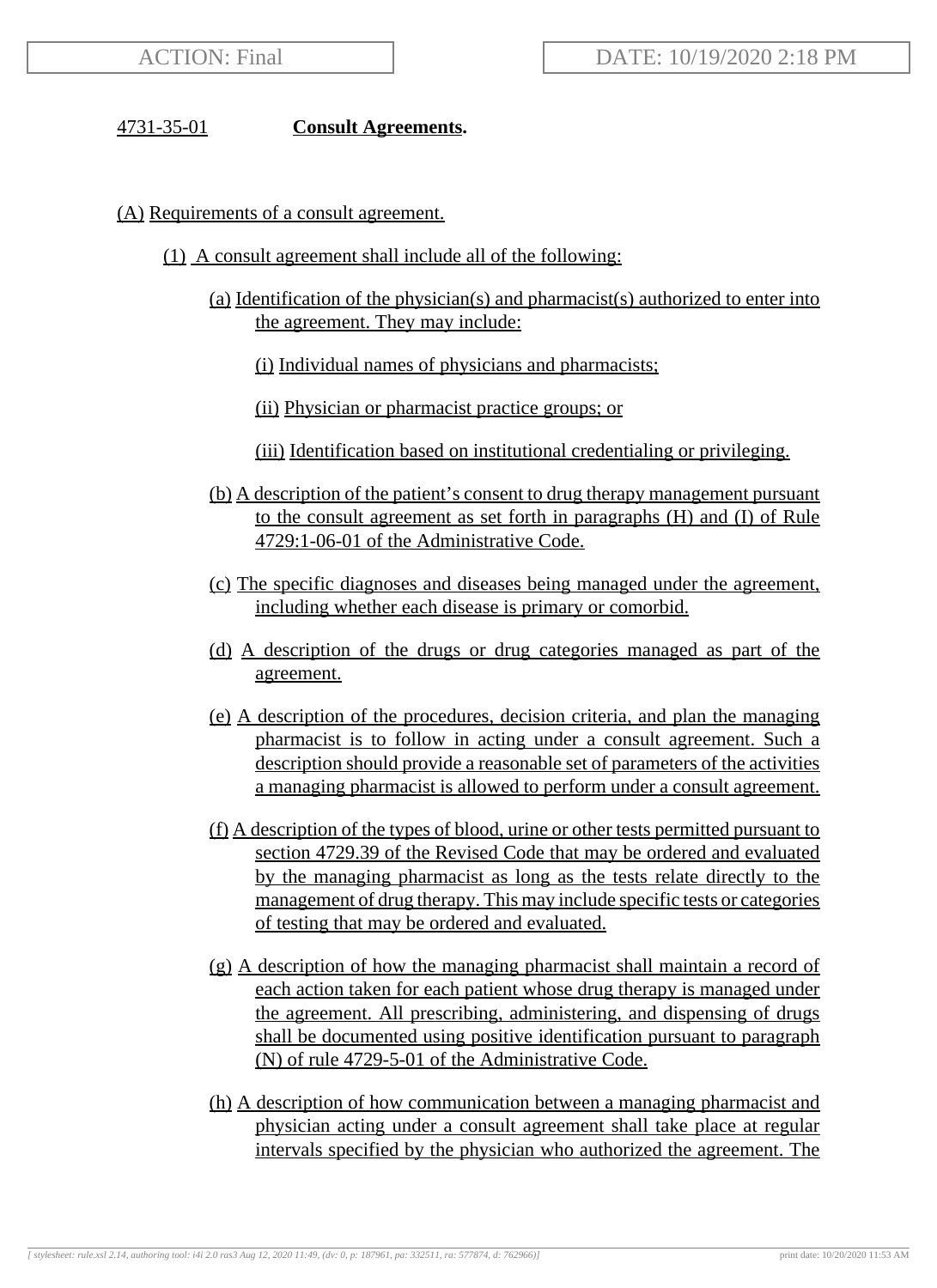agreement may include a requirement that the managing pharmacist send a consult report to each consulting physician.

- (i) A provision that allows a physician to override a decision made by the managing pharmacist when appropriate.
- (j) An appropriate quality assurance mechanism to ensure that managing pharmacists only act within the scope authorized by the consult agreement.
- (k) A description of a continuous quality improvement (CQI) program used to evaluate effectiveness of patient care and ensure positive patient outcomes. The CQI program shall be implemented pursuant to the agreement.
- (l) The training and experience criteria for managing pharmacists. The criteria may include privileging or credentialing, board certification, continuing education or any other training requirements. The agreement shall include a process to verify that the managing pharmacists meet the specified criteria.
- (m) A statement that the physicians and pharmacists shall meet minimal and prevailing standards of care at all times.
- (n) An effective date and expiration date.
- (o) Any other requirements contained in rules 4729:1-6-01, 4729:1-6-02 and 4729:1-6-03 of the administrative code.
- (2) Institutional or ambulatory outpatient facilities may implement a consult agreement and meet the requirements of paragraphs  $(A)(1)(c)$  to  $(A)(1)(f)$ of this rule through institutional credentialing standards or policies. Such standards or policies shall be referenced as part of the consult agreement and available to an agent of the board upon request.
- (3) The agreement shall be signed by the primary physician, which may include a medical director or designee if the designee is licensed pursuant to Chapter 4731. of the Revised Code, and one of the following:
	- (a) The terminal distributor's responsible person, which may include the responsible person's designee if the designee meets the qualifications of the responsible person pursuant to Chapter 4729. of the Revised Code; or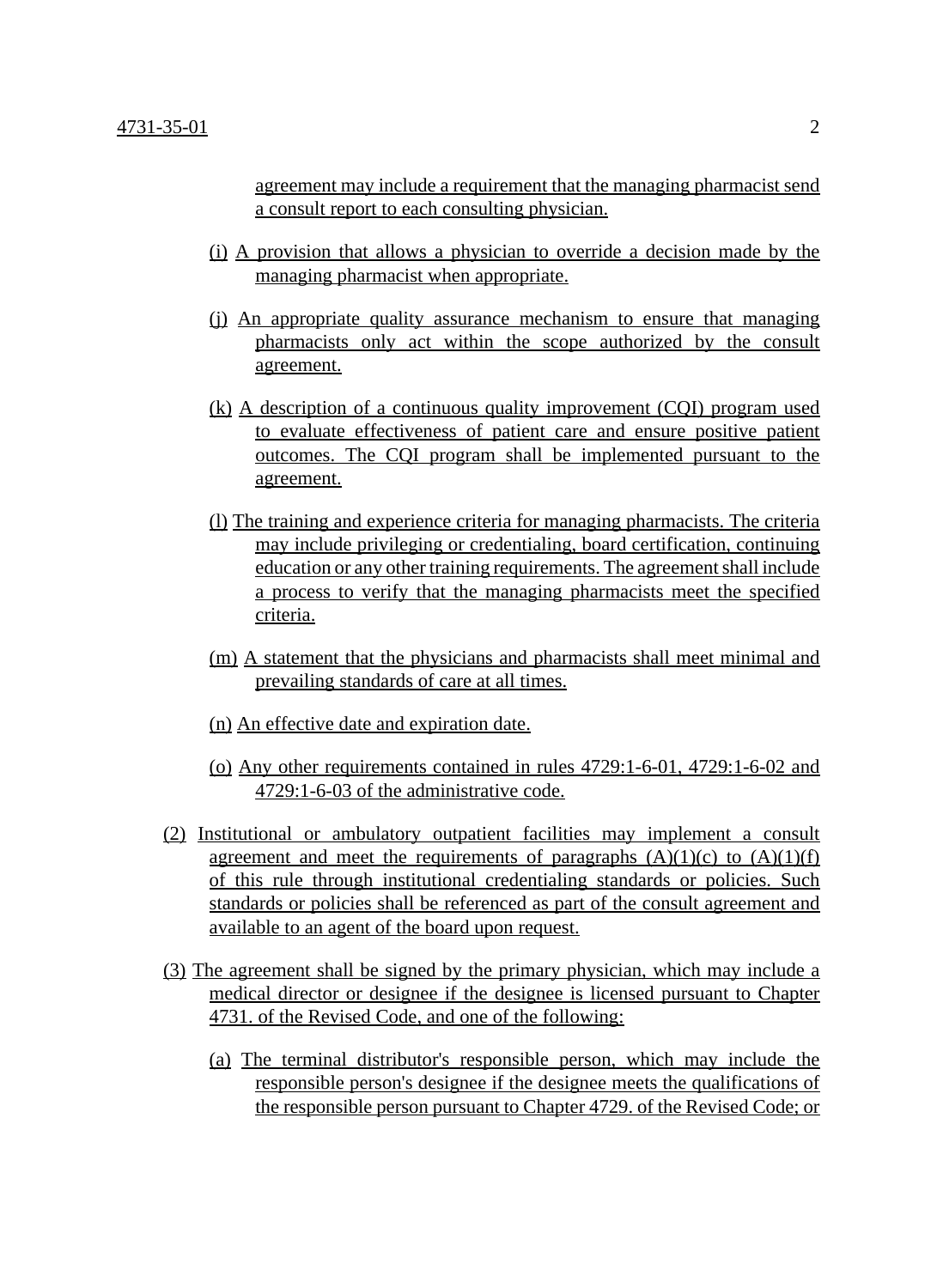- (b) A managing pharmacist licensed pursuant to Chapter 4729. of the Revised Code if that pharmacist is not practicing at a pharmacy or institutional facility licensed as a terminal distributor of dangerous drugs.
- (4) All amendments to a consult agreement shall be signed and dated by the primary physician, which may include a medical director or designee if the designee is licensed pursuant to Chapter 4731. of the Revised Code, and one of the following:
	- (a) The terminal distributor's responsible person, which may include the responsible person's designee if the designee meets the qualifications of the responsible person pursuant to Chapter 4729. of the Revised Code; or
	- (b) A managing pharmacist licensed pursuant to Chapter 4729. of the Revised Code if that pharmacist is not practicing at a pharmacy or institutional facility licensed as a terminal distributor of dangerous drugs.
	- (c) Amendments to the consult agreement are required when the scope of the managing pharmacist's permitted procedures expands past what was contemplated withing the agreement
- (5) A consult agreement shall be valid for a period not to exceed two years.
- (6) Only Ohio licensed physicians practicing in Ohio and Ohio licensed pharmacists may participate in a consult agreement pursuant to section 4729.39 of the Revised Code.
- (B) Recordkeeping. The primary physician, physician group or institution as defined in agency 4729 of the Administrative Code shall maintain a copy of the original consult agreement, and all amendments made thereafter, and a record of actions made in consultation with the managing pharmacist regarding each patient's drug therapy. These records shall be maintained in such a manner that they are readily retrievable for at least three years from the date of the last action taken under the agreement. Such consult agreements shall be considered confidential patient records.
- (C) Managing Drug Therapy.
	- (1) For the purpose of implementing the management of a patient's drug therapy by an authorized managing pharmacist acting pursuant to a consult agreement, the primary physician must:
		- (a) Provide the managing pharmacist with access to the patient's medical record; and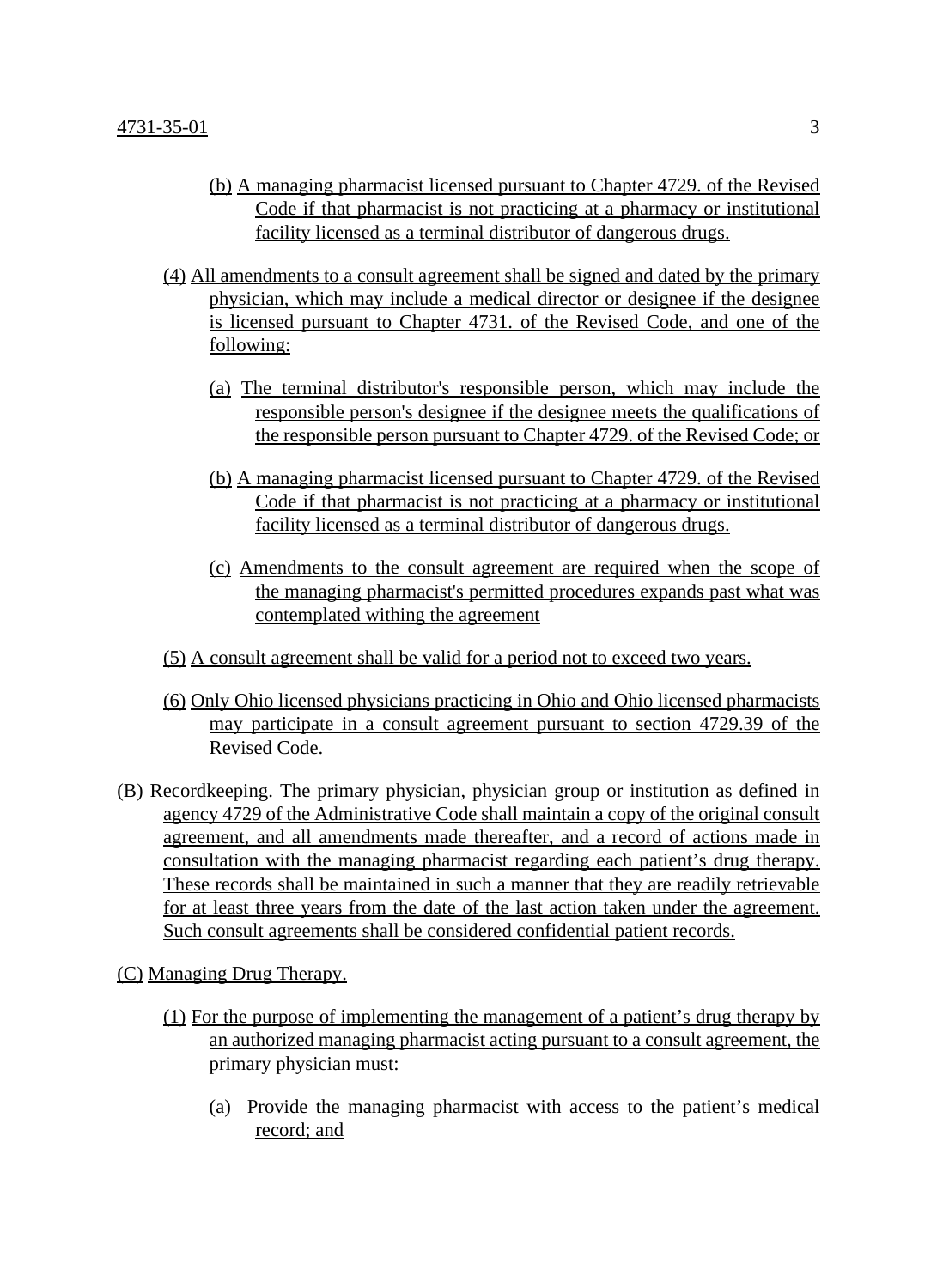#### 4731-35-01 4

- (b) Establish the managing pharmacist's prescriptive authority as one or both of the following:
	- (i) A prescriber authorized to issue a drug order in writing, orally, by a manually signed drug order sent via facsimile or by an electronic prescribing system for drugs or combinations or mixtures of drugs to be used by a particular patient as authorized by the consult agreement. For all prescriptions issued by a pharmacist pursuant to this paragraph, the pharmacist shall comply with rules 4729-5-30 and 4729-5-13 of the Administrative Code; and or
	- (ii) With respect to non-controlled dangerous drugs only, an agent of the consulting physician(s). As an agent of the consulting physician(s), a pharmacist is authorized to issue a drug order, on behalf of the consulting physician(s), in writing, orally, by a manually signed drug order sent via facsimile or by an electronic prescribing system for drugs or combinations or mixtures of drugs to be used by a particular patient as authorized by the consult agreement, and
- (c) Specifically authorize the managing pharmacist's ability to:
	- (i) Change the duration of treatment for the current drug therapy; adjust a drug's strength, dose, dosage form, frequency of administration, route of administration, discontinue a drug, or to prescribe new drugs; and or
	- (ii) Order blood, urine and other tests related to the drug therapy being managed and to evaluate those results, and
- (d) Identify the extent to which, and to whom, the managing pharmacist may delegate drug therapy management to other authorized pharmacists under the agreement.
- (D) Review of consult agreements. Upon the request of the state medical board, the primary physician shall immediately provide a copy of the consult agreement, amendments, and any relating policies or documentation pursuant to this rule and section 4729.39 of the revised code. The state medical board may prohibit the execution of a consult agreement, or subsequently void a consult agreement, if the board finds any of the following:
	- (1) The agreement does not meet the requirements set forth in section 4729.39 of the revised code or this division of the administrative code; or
	- (2) The consult agreement, if executed, would present a danger to patient safety.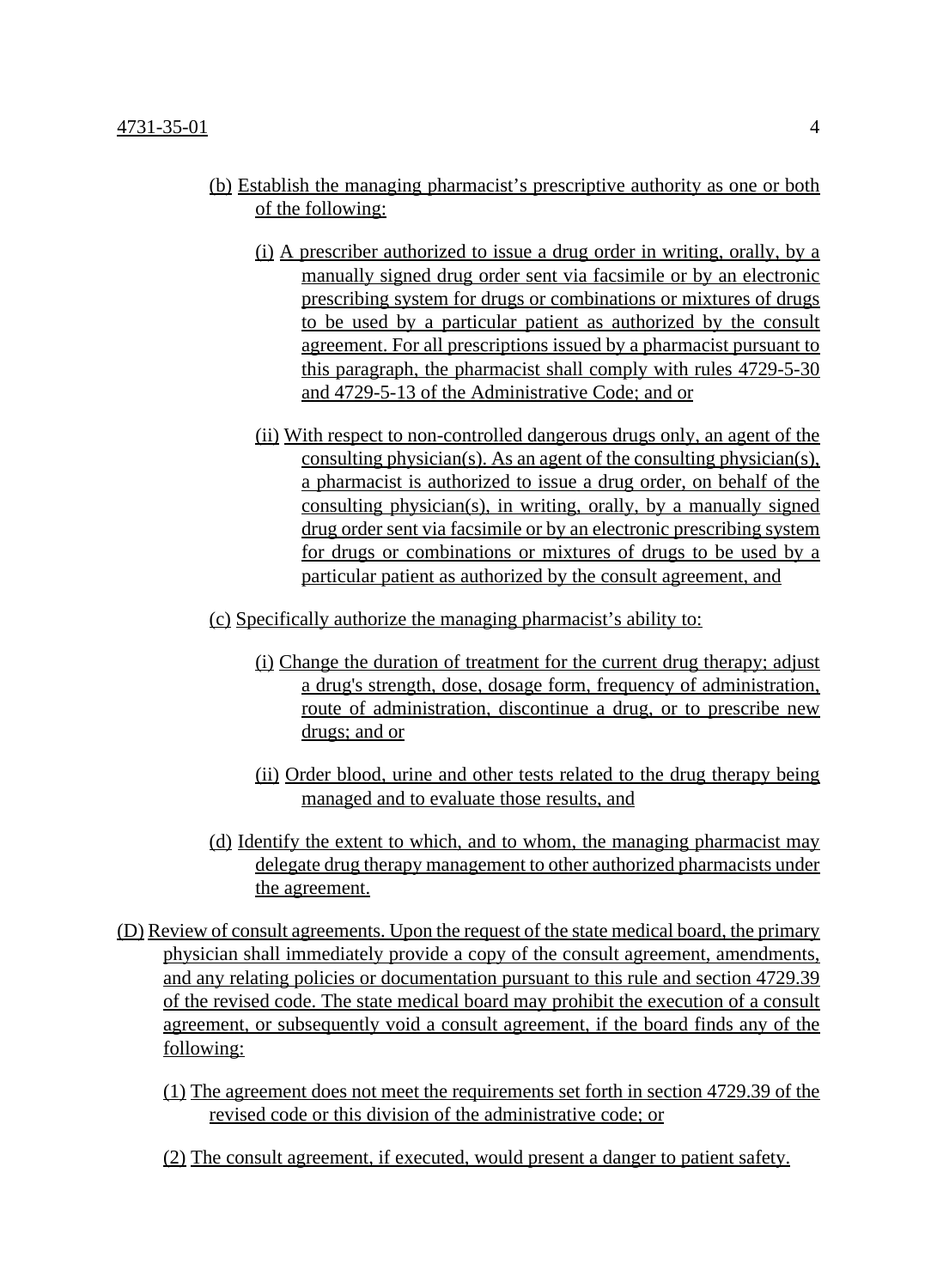Effective: 10/31/2020

Five Year Review (FYR) Dates: 10/31/2025

# CERTIFIED ELECTRONICALLY

Certification

10/19/2020

Date

| Promulgated Under:          | 119.03           |
|-----------------------------|------------------|
| <b>Statutory Authority:</b> | 4729.39, 4731.05 |
| <b>Rule Amplifies:</b>      | 4729.39          |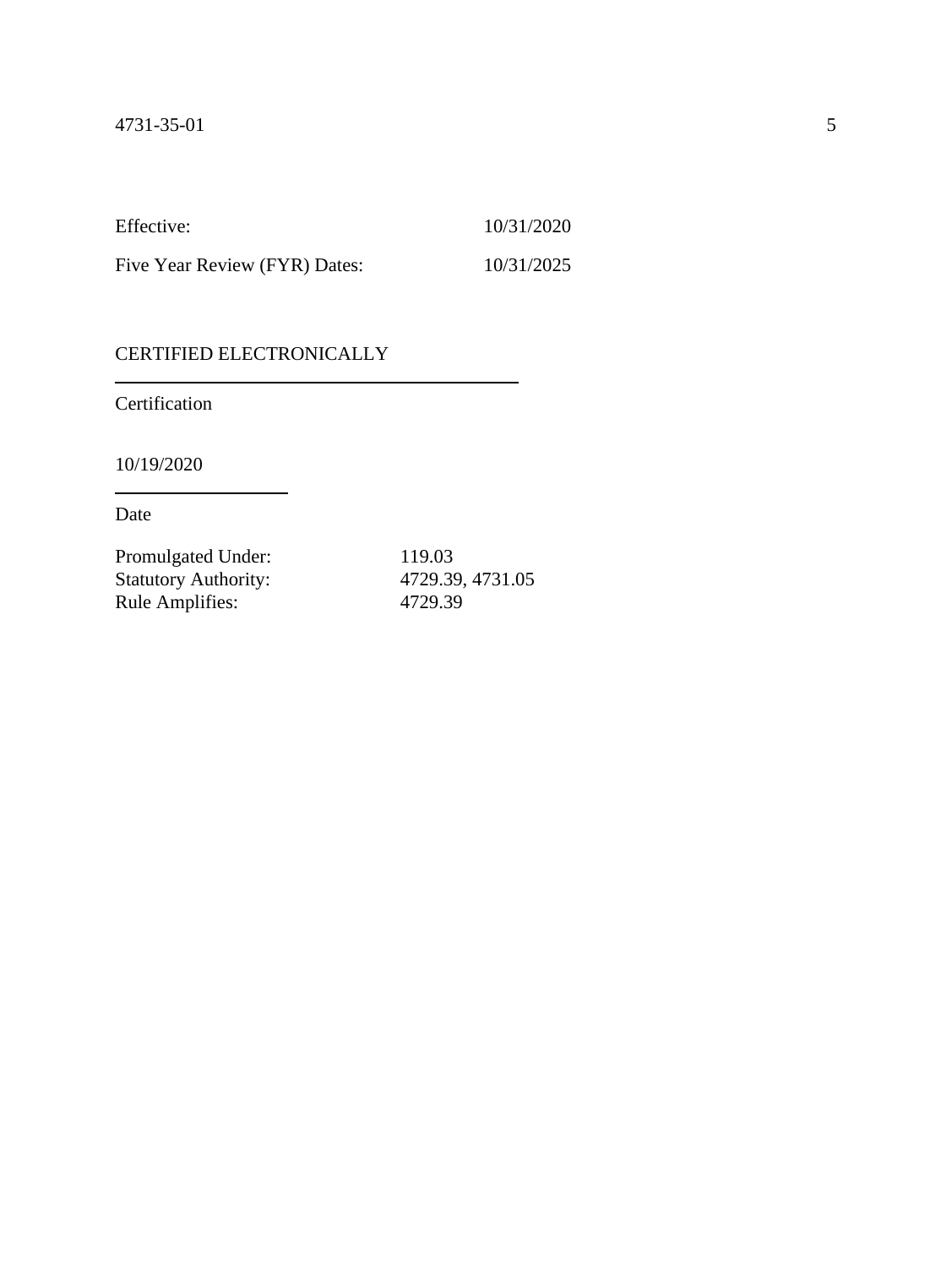### 4731-35-02 **Standards for managing drug therapy.**

- (A) A physician may elect to manage the drug therapy of an established patient by entering into a consult agreement with a pharmacist. The agreement is subject, but not limited to, the following standards:
	- (1) The primary physician must ensure that the managing pharmacist has access to the patient's medical record, the medical record is accurate, and that while transferring the medical record, the primary physician ensures the confidentiality of the medical record.
	- (2) The physician must have an ongoing physician-patient relationship with the patient whose drug therapy is being managed, including an initial assessment and diagnosis by the physician prior to the commencement of the consult agreement.
	- (3) With the exception of inpatient management of patient care at an institutional facility as defined in agency 4729 of the Administrative Code, the physician, prior to a pharmacist managing the patient's drug therapy, shall communicate the content of the proposed consult agreement to each patient whose drug therapy is managed under the agreement, in such a manner that the patient or the patient's representative understands scope and role of the managing pharmacist, which includes the following:
		- (a) That a pharmacist may be utilized in the management of the patient's care;
		- (b) That the patient or an individual authorized to act on behalf of a patient has the right to elect to participate in and to withdraw from the consult agreement.
		- (c) Consent may be obtained as part of the patient's initial consent to treatment.
	- (4) The diagnosis by the physician must be within the physician's scope of practice.
	- (5) The physician shall meet the minimal and prevailing standards of care.
	- (6) The physician must ensure that the pharmacist managing the patient's drug therapy has the requisite training, and experience related to the particular diagnosis for which the drug therapy is prescribed. Physicians practicing at institutional or ambulatory outpatient facilities may meet this requirement through institutional credentialing standards or policies.
	- (7) The physician shall review the records of all services provided to the patient under the consult agreement.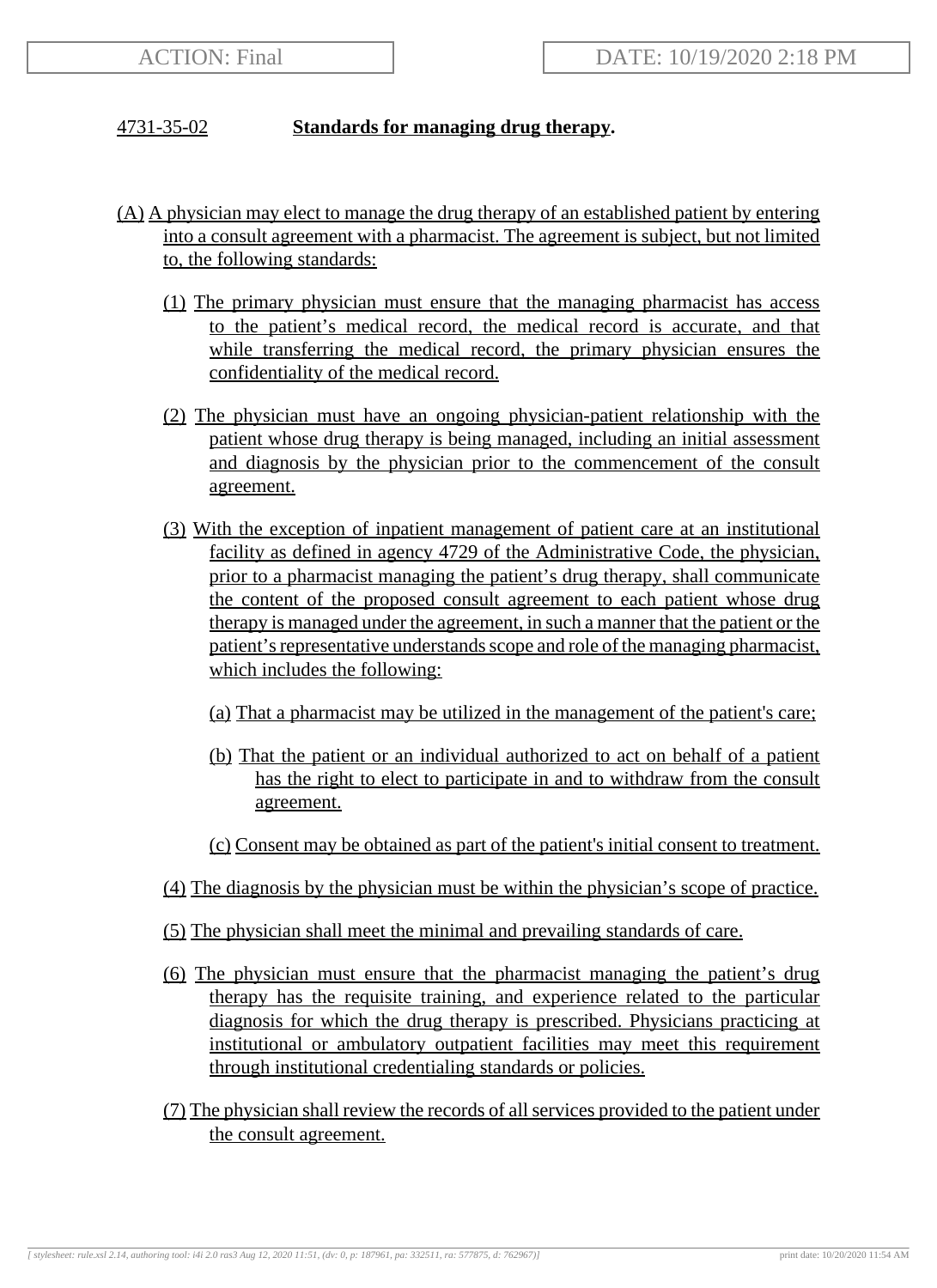- (B) Quality assurance mechanisms. The following quality assurance mechanisms shall be implemented to verify information contained within the consult agreement, and ensure the managing pharmacist's actions are authorized and meet the standards listed in sections (A) and (B) of this rule:
	- (1) Verification of ongoing physician-patient relationship. A physician-patient relationship can be established by detailing criteria set forth in section (A)(2) of this rule, within the consult agreement.
	- (2) Verification that physician diagnosis is within the physician's scope of practice. Establishing that a diagnosis is within the physician's scope of practice may be established by detailing the criteria set forth in section  $(A)(4)$  of this rule, within the consult agreement.
	- (3) Verification that pharmacist's training and experience is related to the drug therapy. Establishing that a pharmacist's requisite training and experience with a particular drug therapy is related to the diagnosis for which the drug therapy is prescribed, may be established by detailing the criteria set forth in section (A)(6) of this rule, within the consult agreement.
- (C) Continuous quality improvement program. The following should be included in the development of a continuous quality improvement program in order to evaluate the effectiveness of patient care and ensure positive patient outcomes:
	- (1) Notifications to primary physician. The managing pharmacist must notify the primary physician of the following situations regarding any pharmacist authorized to manage drug therapy under the agreement:
		- (a) A pharmacist has had their pharmacist license revoked, suspended, or denied by the state board of pharmacy;
		- (b) If prescribing controlled substances, a pharmacist has failed to renew their controlled substance prescriber registration;
		- (c) If prescribing controlled substances, a pharmacist fails to obtain or maintain a valid D.E.A. registration;
- (D) Overriding decisions of managing pharmacist. Any authorized physician identified under the consult agreement may override any decision, change, modification, evaluation or other action by any pharmacist acting pursuant to consult agreement or under the direction of the managing pharmacist, that was made with respect to the management of the patient's drug therapy under the consult agreement.